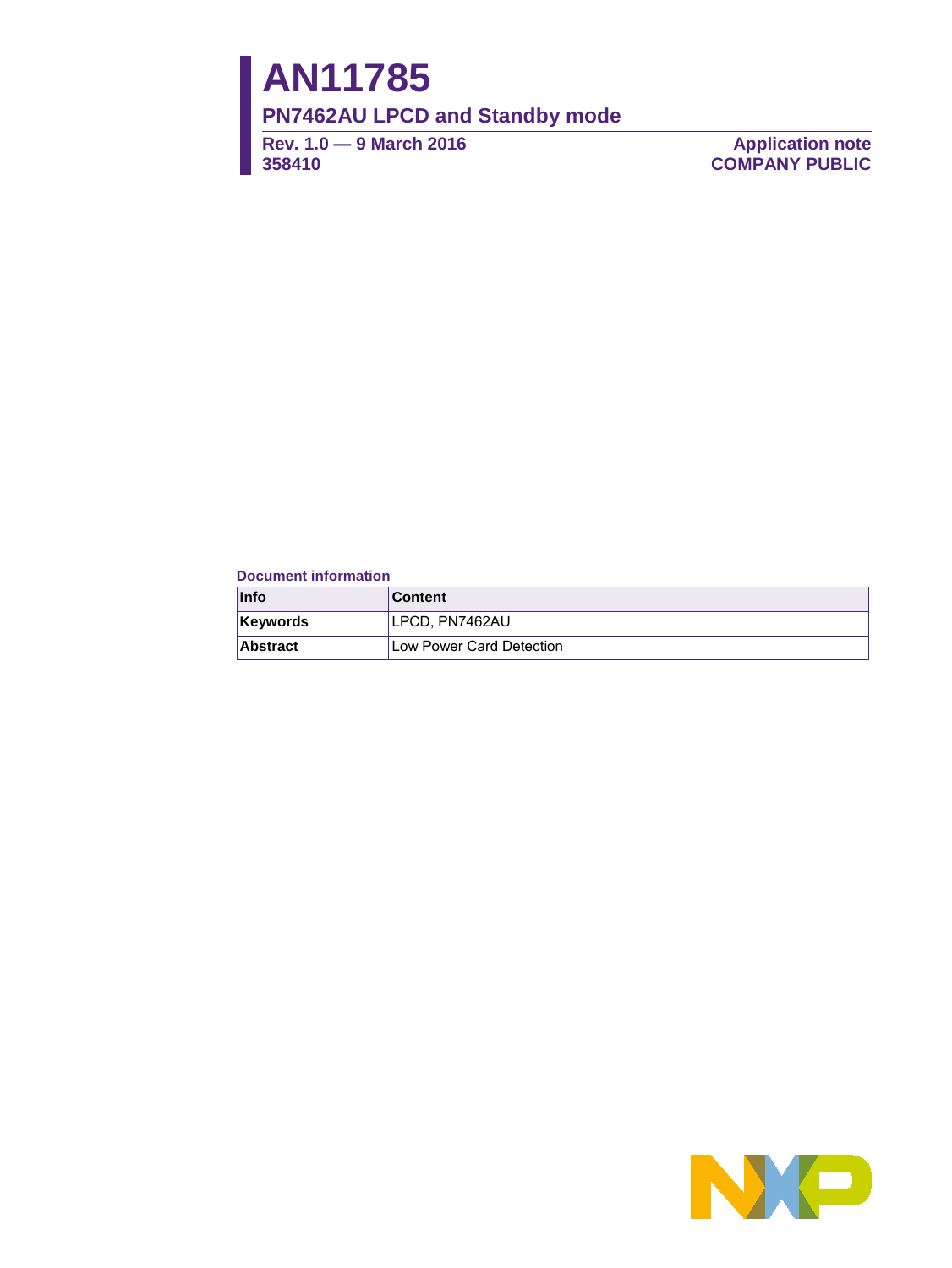#### **PN7462AU LPCD and Standby mode**

**Revision history**

| <b>Rev</b>      | <b>Date</b> | escription             |
|-----------------|-------------|------------------------|
| $^{\prime}$ 1.0 | 20160309    | .<br>Initia<br>version |

# **Contact information**

For more information, please visit: http://www.nxp.com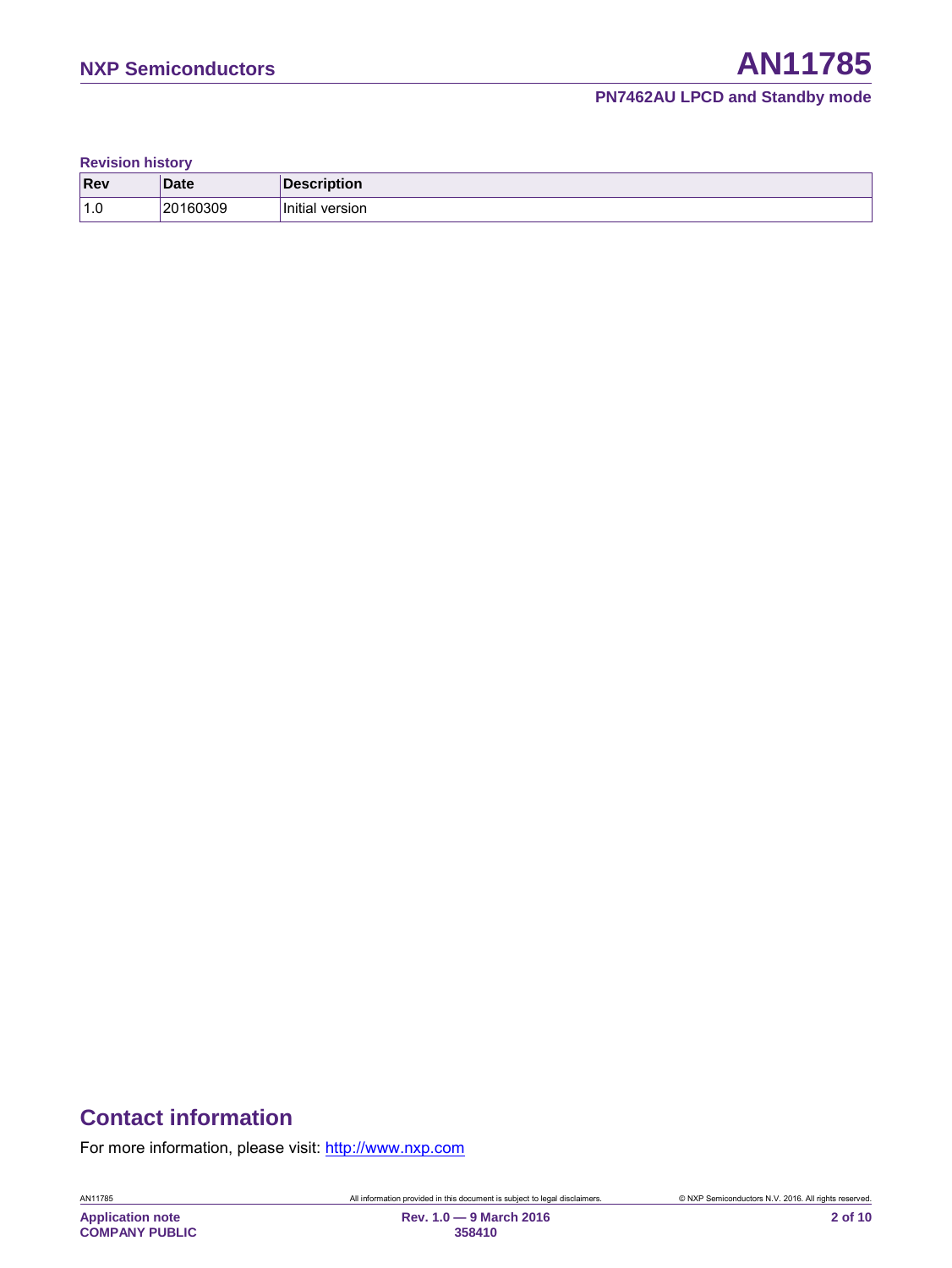# <span id="page-2-1"></span>**1. Introduction**

This document describes the principle of low power card detection (LPCD) offered by the PN7462AU. It describes how to use LPCD and how to optimize the related settings.

The basic idea of LPCD is to provide a function which turns off the RF field when no card is used. This saves energy and allows battery powered NFC Reader designs. This function must detect cards as soon as they are attached to the reader antenna. The overall reader design must allow a low power functionality, i.e. the leakage currents in low power mode must be as low as possible. At the same time the detection of cards must work properly within the required parameters like detection speed and detection range.

# <span id="page-2-2"></span>**2. Principle of LPCD**

The low power card detection provides a functionality, which allows to power down the reader for a certain period of time to safe the energy. After this time the reader must become active again to poll for the cards. If no card has been detected, the reader can go back to the power down state. This operation principle shown in [Fig 1](#page-2-0)



<span id="page-2-0"></span>The average current can be calculated as follows:

$$
I_{average} = \frac{I_{standby} \cdot t_{standby} + I_{on} \cdot t_{on}}{t_{standby} + t_{on}}
$$
\n(1)

where:

Istandby = current consumption in standby or power down mode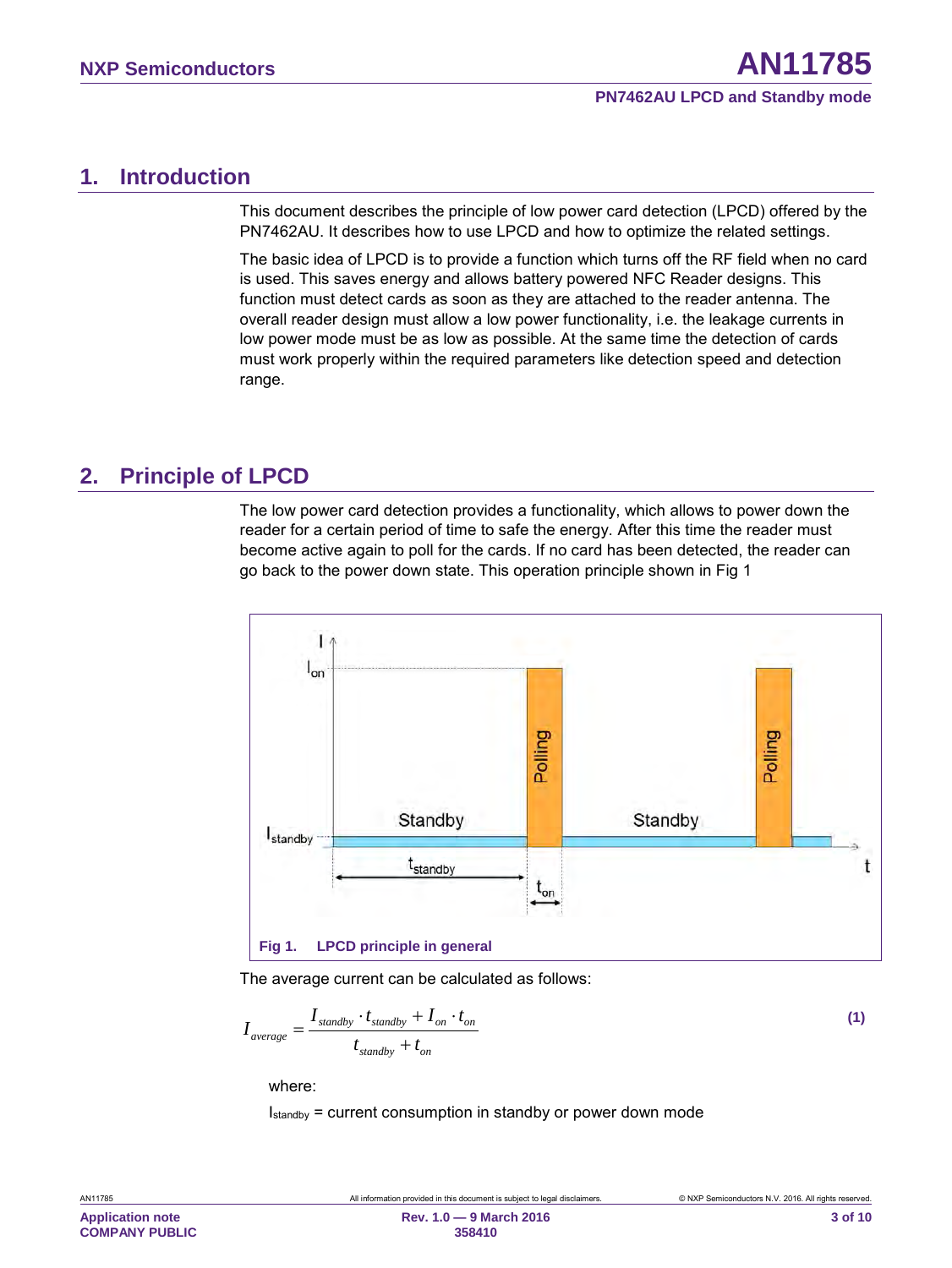- Ion = current consumption during the "normal" operation
- $t_{\text{standby}}$  = time period when the reader is in power down (no function)
- $t_{on}$  = duration of the polling operation

The LPCD mode can be configured according to the requirements of a particular application. In some applications the energy saving is the major criterion, e.g. because a battery life time must be increased as much as possible. In some other applications the detection speed or the detection range might be more important.

### <span id="page-3-1"></span>**2.1 Standard polling without LPCD**

The ISO/IEC 14443 standard defines very precisely the timing requirements for the polling sequence performed by the reader (PCD). [Fig 2](#page-3-0) shows such a sequence with corresponding durations of single commands. Typically, the reader stays active for  $t_{on} \approx$ 14 ms. Asumming the standby time of tstandby  $\approx$  300 ms, the standby current of Istandby = 18 µA and the polling current of  $I_{on} \approx 150$  mA, the average current consumption is quite high: Iaverage ≈ 5 mA



### <span id="page-3-2"></span><span id="page-3-0"></span>**2.2 Parameters of LPCD**

#### **2.2.1 LPCD current consumption**

<span id="page-3-3"></span>In general, the current consumption depends on many parameters. However, the standby current during the standby time and the duration of the RF pulse are the most important parameters influencing the average current.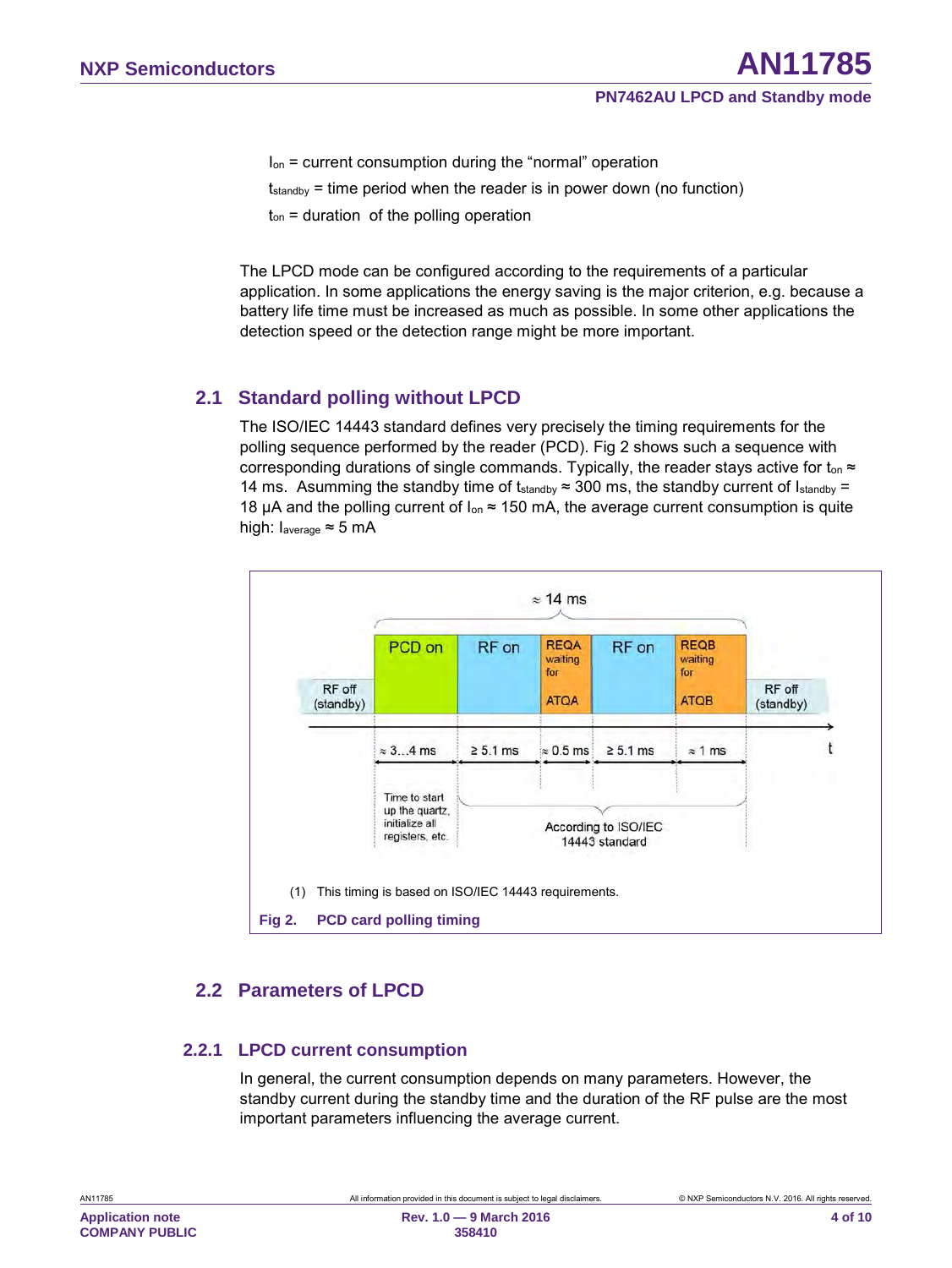In order minimize the standby current it is important to properly connect the pins of the PN7462AU. Otherwise the leakage current e.g. through a pull up resistor might increase the standby current by 100 µA. That would increase the average current more or less by the same amount.

The duration of the RF pulse needs to be long enough to properly detect any card, but it should not be too long, since it increases the average current consumption.

The slower the detection speed, the lower the average current.

#### **2.2.2 LPCD detection range**

<span id="page-4-1"></span>The LPCD detection range depends on the detuning and loading of the reader antenna. The bigger the coupling, the bigger the detuning effect, which is required to detect cards

Normally, the standard antenna is designed to minimize the loading and detuning effect as much as possible in order to offer consistent read performance

In some cases the operating distance is (much) larger than the detection distance. Especially for cards, which have very low load, this can happen. This might be the case e.g. for ISO/IEC 15693 cards or MIFARE Classic or MIFARE Ultralight cards.

As already stated, the stronger the coupling between reader and card, the better the detection range. Therefore, typically small reader antennas show a better LPCD detection range than large antennas. On the other side, small tag antennas typically detune the reader less than ID1 size cards, and therefore show a smaller detection range, even if the operating range is large.

Reader antennas with higher Q (i.e. designed only for 106 kbit/s) can show a better detection range than antennas with a very low Q (e.g. due to an LCD in the antenna area or due to the higher bit rate design).

The PN7462A was designed to ensure robust detection, and therefore typically has a detection range which is similar to the ISO/IEC 14443 operating distance. Example values are shown in [Table 1.](#page-4-0)

#### <span id="page-4-0"></span>**Table 1. LPCD detection range example**

*Read range for REQA/REQB only, tested with ID1 size cards, LPCD Threshold 2*

|                 | <b>MIFARE</b><br><b>Plus</b> | <b>MIFARE</b><br><b>Classic</b> | <b>MIFARE UL</b> | <b>IMIFARE</b><br><b>DESFIRE</b><br><b>EV1</b> | <b>ISO Ref</b><br><b>PICC</b> |
|-----------------|------------------------------|---------------------------------|------------------|------------------------------------------------|-------------------------------|
| Read range [mm] | 78mm                         | 77 <sub>mm</sub>                | 81mm             | 62 <sub>mm</sub>                               | 42mm                          |
| LPCD range [mm] | 78mm                         | 77 <sub>mm</sub>                | 81mm             | 62 <sub>mm</sub>                               | 42mm                          |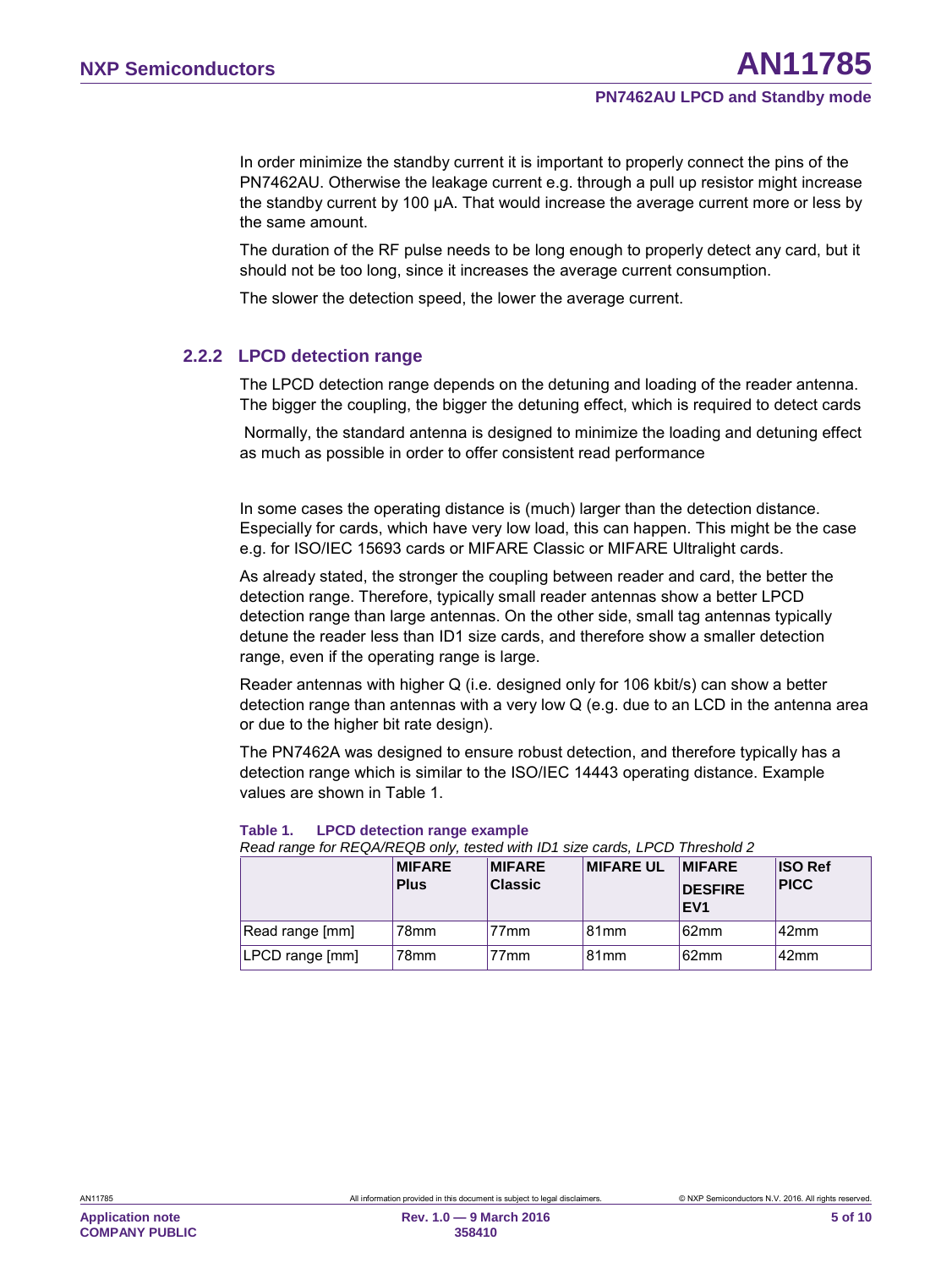# <span id="page-5-1"></span>**3. The PN7462AU LPCD**

#### <span id="page-5-2"></span>**3.1 Low power design**

To ensure the minimum current consumption the unused Pins needed to be set to a dedicated connection or in case they are internally connected to a specific level, they can stay open.

#### **3.1.1 PN7462AU unused pins**

<span id="page-5-3"></span>Following Table [\(Table 2\)](#page-5-0) gives a recommendation for the connection of unused Pins. In case they are used the connection is defined by the application.

Recommendation if CT is not used

| Pin                                | <b>Connection if not used</b> |
|------------------------------------|-------------------------------|
| <b>VBUSP</b>                       | <b>Connect to VBUS</b>        |
| <b>SCVDD</b>                       | Leave it open, no cap needed  |
| <b>VUP</b>                         | Leave it open, no cap needed  |
| <b>VCC</b>                         | Leave it open, no cap needed  |
| CLK, RST, IO, C4, C8 Leave it open |                               |
| <b>GNDP, GNDC</b>                  | Connect to ground             |

#### <span id="page-5-0"></span>**Table 2. Connection of unused pins**

# <span id="page-5-4"></span>**3.2 The LPCD function**

#### **3.2.1 Function**

<span id="page-5-5"></span>This function is used to perform low power card detection before actual polling. The duration of the LPCD is controlled by the application using the EEPROM parameter. See dwLCPDDurations parameter of \ref phCfg\_EE\_HW\_RfInitUserEE::dwLCPDDurations. It is the responsibility of the application to provide proper AGC reference value and threshold for the card detection based on respective system design. If the application passes 0xFF for the AGC reference value or for threshold, the HAL retrieves the value from the EEPROM.

- \* @param dwLPCDThreshold The Threshold
- \* @param dwLPCDRefValue
- @param pdwLPCDAqcValue
- \* \* @return

\*/

```
phStatus_t phhalRf_LPCD(uint32_t dwLPCDThreshold, uint32_t 
dwLPCDRefValue, uint32_t * pdwLPCDAgcValue);
```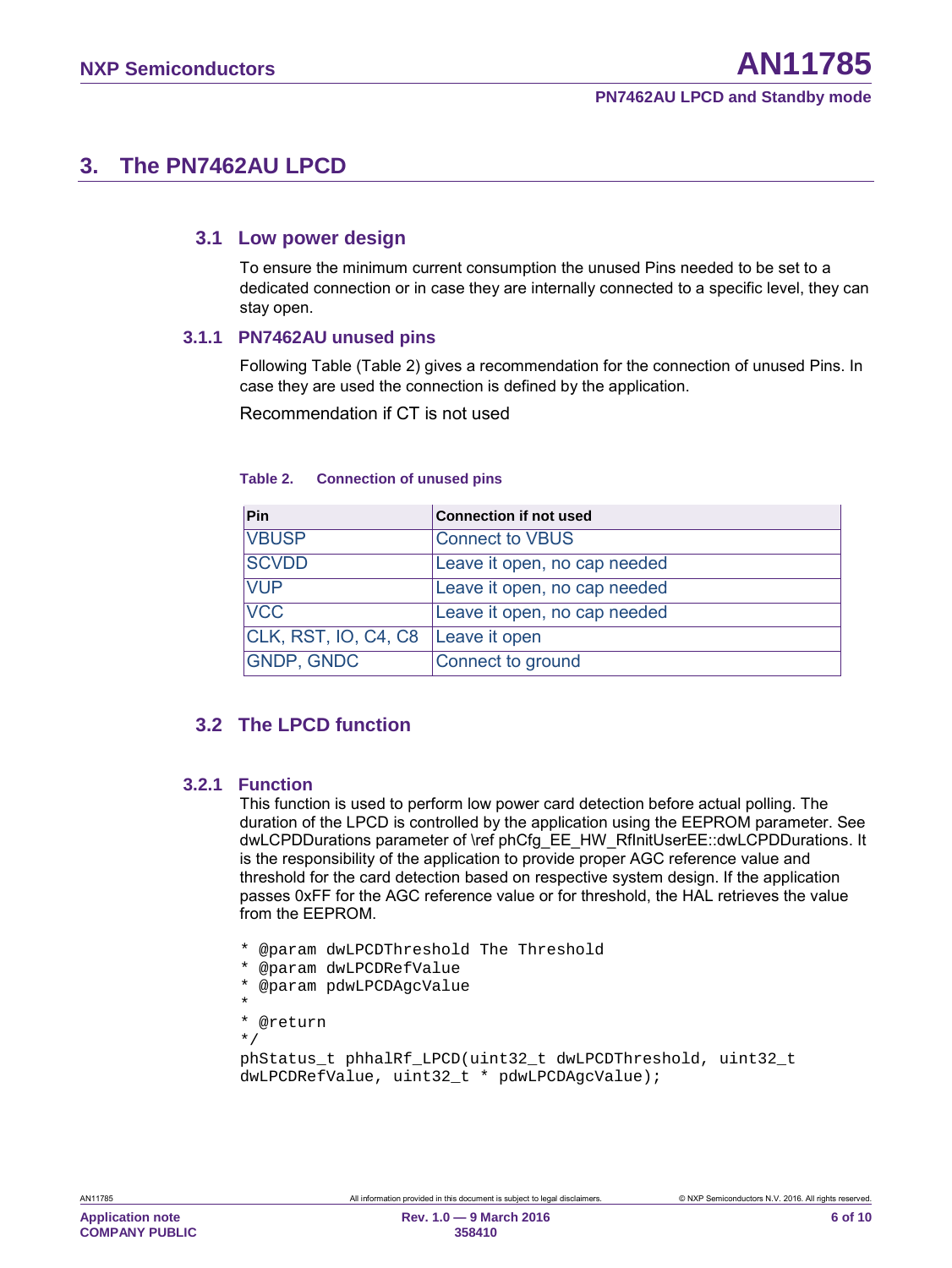#### **3.2.1.1 Configuration parameters**

```
(void)phhalHw_SetConfig(psDiscLoopParams->pHalDataParams, 
PHHAL HW CONFIG PN7462AU LPCD DURATION, 30);
```
(**void**)phhalHw\_SetConfig(psDiscLoopParams->pHalDataParams, PHHAL\_HW\_CONFIG\_PN7462AU\_LPCD\_THRESHOLD, 2);

(**void**)phhalHw\_SetConfig(psDiscLoopParams->pHalDataParams, PHHAL\_HW\_CONFIG\_PN7462AU\_LPCD\_REF\_VALUE, (uint16\_t)PH\_REG\_GET( PCR\_GPREG1\_REG));

| LPCD DURATION: Time period while RF is on and AGC is measured                                                                        |
|--------------------------------------------------------------------------------------------------------------------------------------|
| LPCD THRESHOLD: The threshold is used to calculate minimum and maximum<br>border for a detection (needs to be adopted like minlevel) |
| LPCD REF VALUE: Read the last measured value from GPREG1 and set as<br>reference value.                                              |

#### **3.2.1.2 API return values**

<span id="page-6-1"></span>The API returns the status of the LPCD and the current AGC Value.

The Application needs to call the API again with the returned AGC value if the previous tag detection was false.

#### **3.2.1.3 AGC Based LPCD**

<span id="page-6-2"></span>The Nominal value (Reference value) is loaded into the Card Mode AGC Value registers. The Card Mode is used since the AGC needs to detect variations in the self-generated field.

After the sampling, a difference between the current AGC value and Reference value (absolute difference) is determined and compared with the LPCD\_THRESHOLD

- Greater means Tag is detected
- Lesser means Tag is not detected

If the Tag has been detected, but the polling does not return any responses then to avoid repeated false detections, the current AGC value is to be taken as new Reference Value.

#### **3.2.2 Optimization**

<span id="page-6-3"></span>The LPCD should only be used with disabled DPC.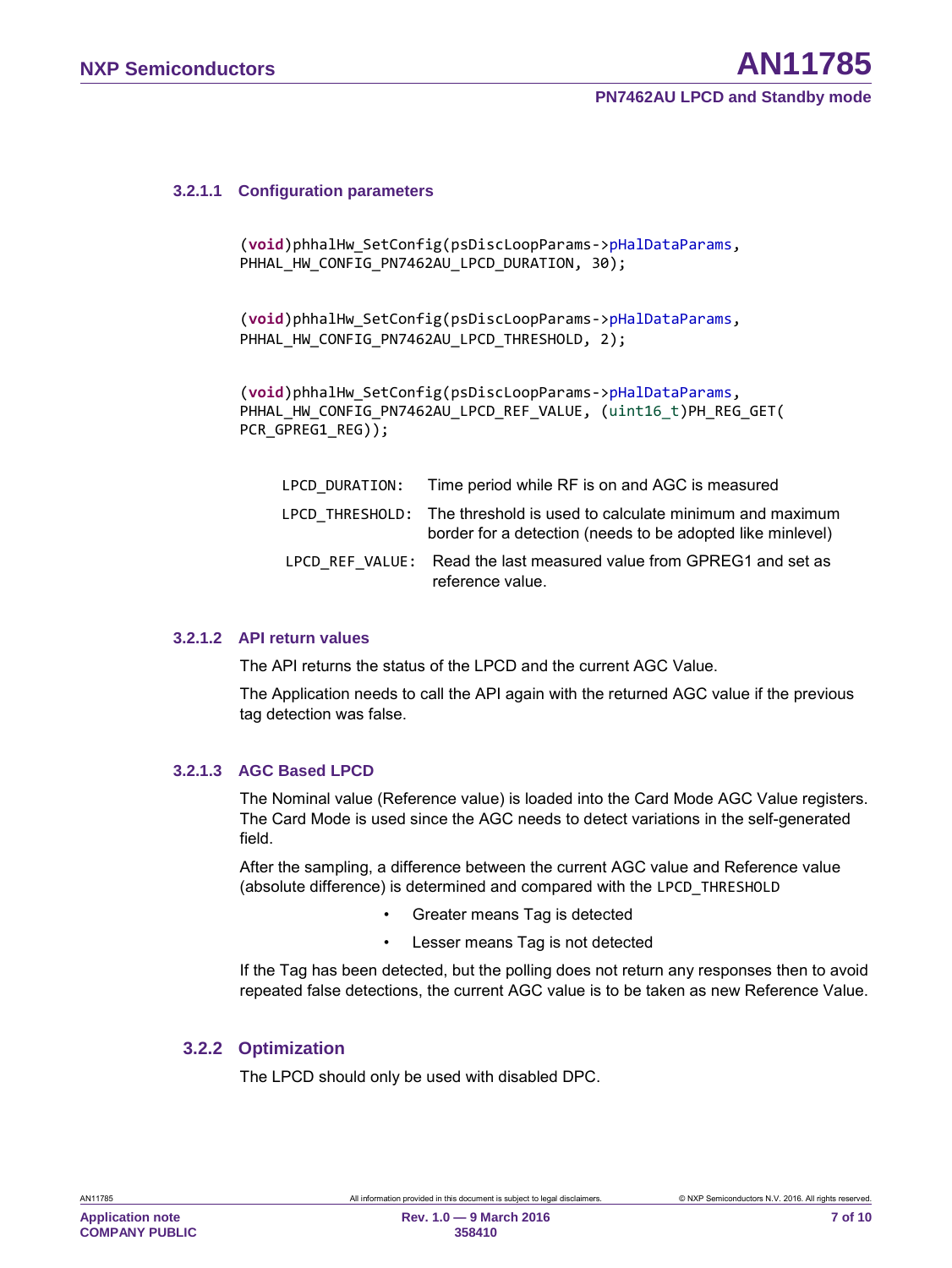The LPCD can be optimized by starting the LPCD function and decreasing the LPCD THRESHOLD. The thresholds needs to be decreased until a value where the LPCD starts to detect a card without any in the field. This value needs to be added with a margin of 1-4 (depends on the noise of the reader) to guarantee a stable LPCD without fail detection.

The optimized value then can be set and the LPCD can be performed. If this is done the LPCD should not wakeup until a card or a detuning is seen. If the reader still wakes up without any detuning in the field the threshold needs to be checked again and in case it is needed the value needs to be increased.

The higher the LPCD\_THRESHOLD is the more robust the LPCD and the lower the detection range.

The LPCD\_DURATION can stay on the default value (30) as this is the minimum time for the detection. If a lower value is set the field on time will not change. If the value is increased the RF on time will also increase. By increasing the RF on time the current consumption will also raise.

To optimize the LPCD cycle as well as the current consumption the wWakeUpTimerVal can be changed phhalPcr\_WakeUpConfig.wWakeUpTimerVal = 500;

This timer sets the standby time between two LPCD pulses and is only considered if the #define PHFL\_ENABLE\_STANDBY is set in APP\_NxpBuild.h.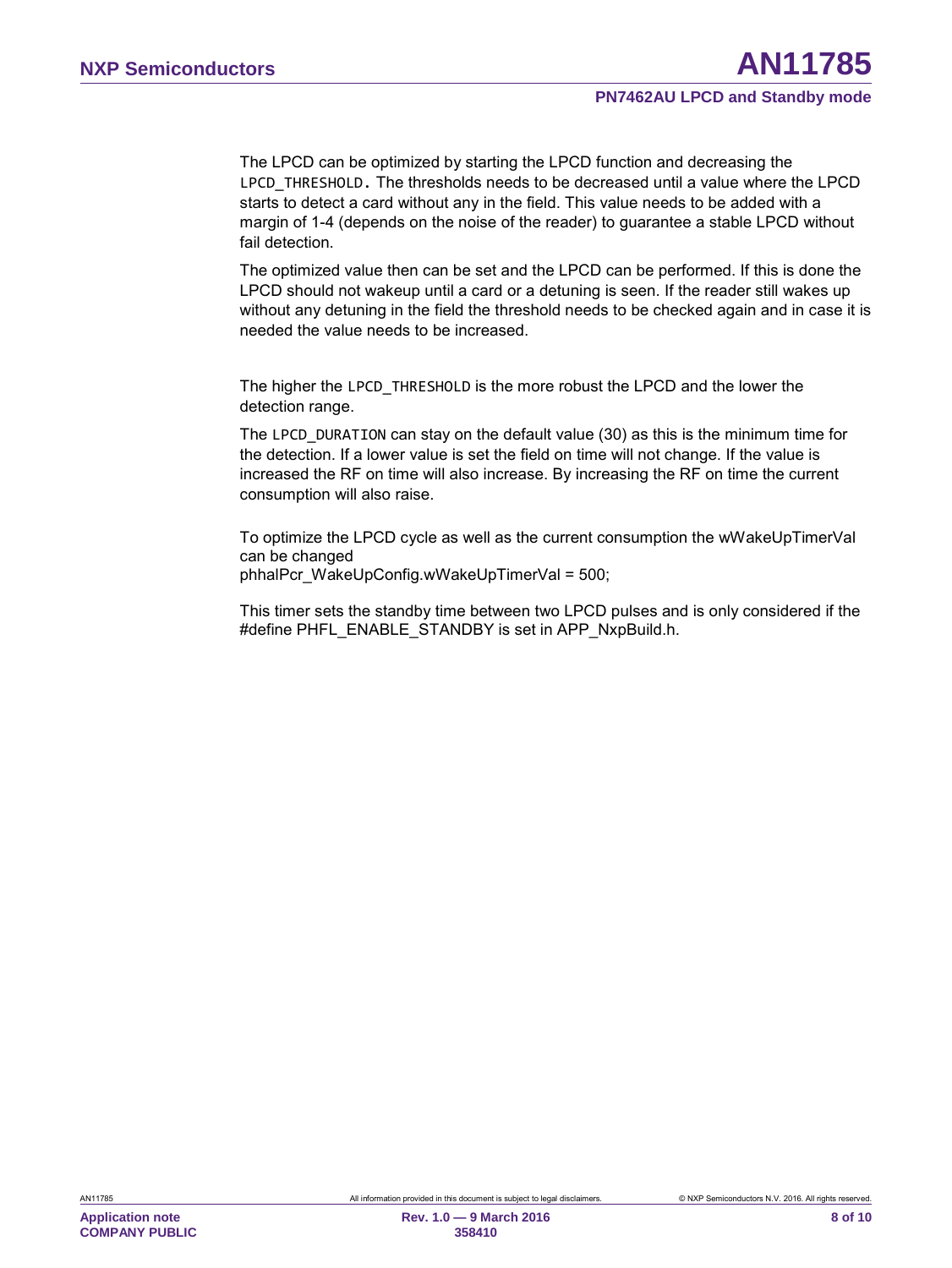#### **PN7462AU LPCD and Standby mode**

# <span id="page-8-0"></span>**4. Legal information**

#### <span id="page-8-1"></span>**4.1 Definitions**

**Draft —** The document is a draft version only. The content is still under internal review and subject to formal approval, which may result in modifications or additions. NXP Semiconductors does not give any representations or warranties as to the accuracy or completeness of information included herein and shall have no liability for the consequences of use of such information.

### <span id="page-8-2"></span>**4.2 Disclaimers**

**Limited warranty and liability —** Information in this document is believed to be accurate and reliable. However, NXP Semiconductors does not give any representations or warranties, expressed or implied, as to the accuracy or completeness of such information and shall have no liability for the consequences of use of such information. NXP Semiconductors takes no responsibility for the content in this document if provided by an information source outside of NXP Semiconductors.

In no event shall NXP Semiconductors be liable for any indirect, incidental, punitive, special or consequential damages (including - without limitation lost profits, lost savings, business interruption, costs related to the removal or replacement of any products or rework charges) whether or not such damages are based on tort (including negligence), warranty, breach of contract or any other legal theory.

Notwithstanding any damages that customer might incur for any reason whatsoever, NXP Semiconductors' aggregate and cumulative liability towards customer for the products described herein shall be limited in accordance with the *Terms and conditions of commercial sale* of NXP **Semiconductors** 

**Right to make changes —** NXP Semiconductors reserves the right to make changes to information published in this document, including without limitation specifications and product descriptions, at any time and without notice. This document supersedes and replaces all information supplied prior to the publication hereof.

**Suitability for use —** NXP Semiconductors products are not designed, authorized or warranted to be suitable for use in life support, life-critical or safety-critical systems or equipment, nor in applications where failure or malfunction of an NXP Semiconductors product can reasonably be expected to result in personal injury, death or severe property or environmental damage. NXP Semiconductors and its suppliers accept no liability for inclusion and/or use of NXP Semiconductors products in such equipment or applications and therefore such inclusion and/or use is at the customer's own risk.

**Applications —** Applications that are described herein for any of these products are for illustrative purposes only. NXP Semiconductors makes no representation or warranty that such applications will be suitable for the specified use without further testing or modification.

Customers are responsible for the design and operation of their applications and products using NXP Semiconductors products, and NXP Semiconductors accepts no liability for any assistance with applications or customer product design. It is customer's sole responsibility to determine whether the NXP Semiconductors product is suitable and fit for the customer's applications and products planned, as well as for the planned application and use of customer's third party customer(s). Customers should provide appropriate design and operating safeguards to minimize the risks associated with their applications and products.

NXP Semiconductors does not accept any liability related to any default, damage, costs or problem which is based on any weakness or default in the customer's applications or products, or the application or use by customer's third party customer(s). Customer is responsible for doing all necessary testing for the customer's applications and products using NXP

Semiconductors products in order to avoid a default of the applications and the products or of the application or use by customer's third party customer(s). NXP does not accept any liability in this respect.

**Export control —** This document as well as the item(s) described herein may be subject to export control regulations. Export might require a prior authorization from competent authorities.

**Translations —** A non-English (translated) version of a document is for reference only. The English version shall prevail in case of any discrepancy between the translated and English versions.

**Evaluation products —** This product is provided on an "as is" and "with all faults" basis for evaluation purposes only. NXP Semiconductors, its affiliates and their suppliers expressly disclaim all warranties, whether express, implied or statutory, including but not limited to the implied warranties of noninfringement, merchantability and fitness for a particular purpose. The entire risk as to the quality, or arising out of the use or performance, of this product remains with customer.

In no event shall NXP Semiconductors, its affiliates or their suppliers be liable to customer for any special, indirect, consequential, punitive or incidental damages (including without limitation damages for loss of business, business interruption, loss of use, loss of data or information, and the like) arising out the use of or inability to use the product, whether or not based on tort (including negligence), strict liability, breach of contract, breach of warranty or any other theory, even if advised of the possibility of such damages.

Notwithstanding any damages that customer might incur for any reason whatsoever (including without limitation, all damages referenced above and all direct or general damages), the entire liability of NXP Semiconductors, its affiliates and their suppliers and customer's exclusive remedy for all of the foregoing shall be limited to actual damages incurred by customer based on reasonable reliance up to the greater of the amount actually paid by customer for the product or five dollars (US\$5.00). The foregoing limitations, exclusions and disclaimers shall apply to the maximum extent permitted by applicable law, even if any remedy fails of its essential purpose.

# <span id="page-8-3"></span>**4.3 Licenses**

**Purchase of NXP ICs with ISO/IEC 14443 type B functionality**



This NXP Semiconductors IC is ISO/IEC 14443 Type B software enabled and is licensed under Innovatron's Contactless Card patents license for ISO/IEC 14443 B.

The license includes the right to use the IC in systems and/or end-user equipment.

#### **RATP/Innovatron Technology**

**Purchase of NXP ICs with NFC technology**

Purchase of an NXP Semiconductors IC that complies with one of the Near Field Communication (NFC) standards ISO/IEC 18092 and ISO/IEC 21481 does not convey an implied license under any patent right infringed by implementation of any of those standards. Purchase of NXP Semiconductors IC does not include a license to any NXP patent (or other IP right) covering combinations of those products with other products, whether hardware or software.

# <span id="page-8-4"></span>**4.4 Trademarks**

Notice: All referenced brands, product names, service names and trademarks are property of their respective owners.

**MIFARE —** is a trademark of NXP Semiconductors N.V.